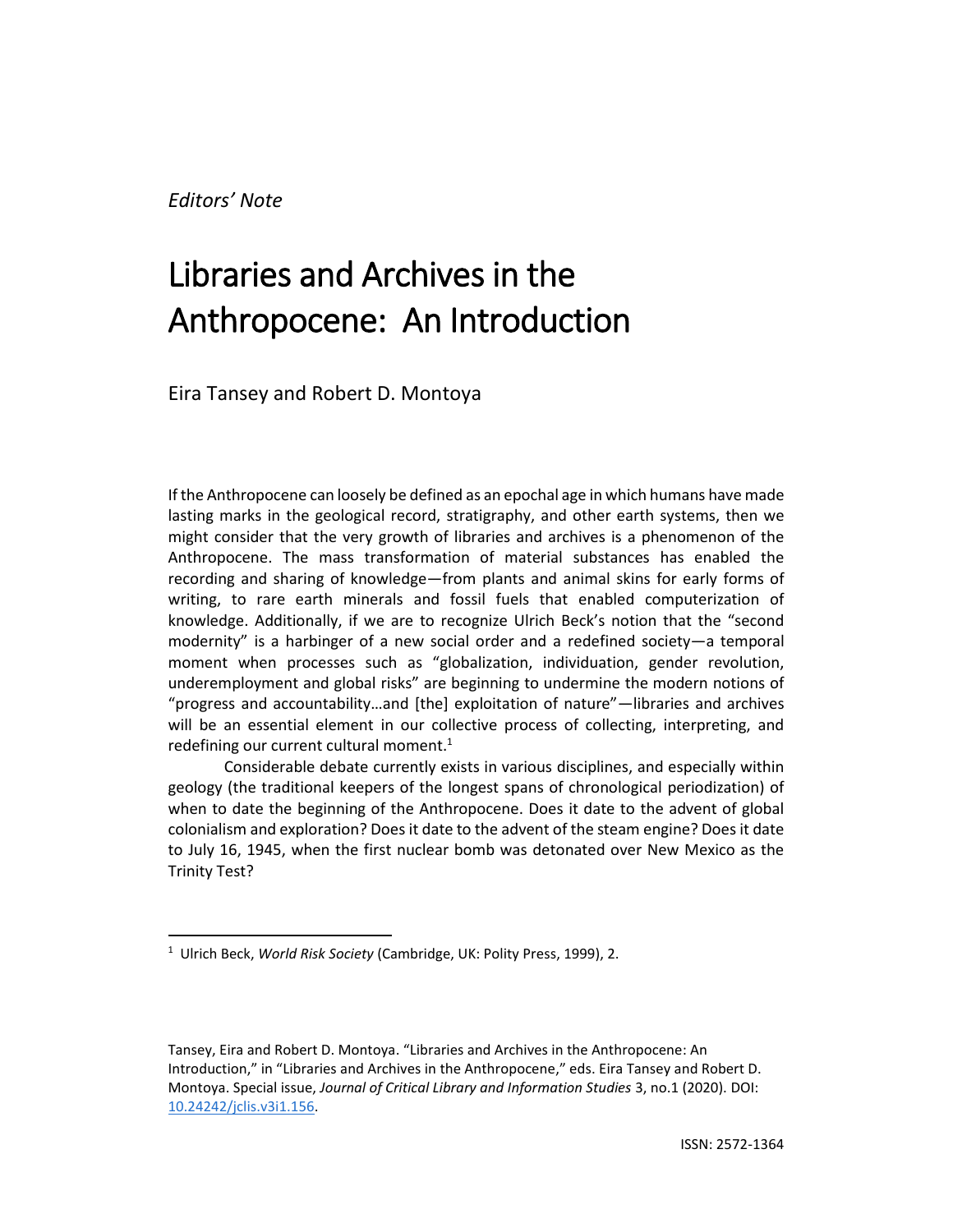There is an emerging and persuasive argument that amid the various proposals for the Anthropocene's earliest boundary, the mid-point of the 20th century kicked off "the Great Acceleration," a period of unprecedented technological and societal growth. 75% of all historic anthropogenic carbon dioxide emissions have taken place in just three generations.<sup>2</sup> And even this growth has not been evenly distributed across generations. According to McNeill and Engelke, "[Between] 1995-2015, the total tonnage of global carbon emissions from the energy sector nearly equaled that of all human history prior to 1995." 3

The contradictions of this time period are prevalent: humans live longer while plants and animals face greater extinction levels. Technology has made it easier to obliterate the Earth than to preserve it. Knowledge is easier to attain than ever before, but it faces marginalization and irrelevance in a world organized for profit.

The contradictions of the Anthropocene (and sped up by the Great Acceleration) have given rise to critiques of the very idea of the Anthropocene (the Capitalocene)<sup>4</sup> and its erasure of indigenous knowledge and experiences.<sup>5</sup> Some are calling for an altogether new conception of humans' relationship with the earth and nonhuman systems around us (the Chthulucene).<sup>6</sup> Whatever your "-cene," Ellis points out that the common thread through many of these is the idea of our time as a crisis and turning point.<sup>7</sup>

The contributions to this special issue of the *Journal of Critical Library and Information Studies* explore the theory and practice of librarians and archivists within this context. The major themes that emerged from the pieces in this issue concern materiality, the anxiety and grief of the future, and the role of local communities. Unsurprisingly, these are the same themes that come up in larger political and cultural discussions around responding to the environmental transformations around us: how have material resources shaped our world and the objects we use? Does our future consist of climate chaos, or will it be the fulcrum on which humans reintegrate into a healthier relationship with our non-human kin? And how do local communities provide a foundation on which to weather a global problem?

<sup>2</sup> John Robert McNeill and Peter Engelke. *The Great Acceleration: An Environmental History of the Anthropocene Since 1945* (Cambridge, MA: Harvard University Press, 2016), 4.

<sup>3</sup> McNeill and Engelke, *The Great Acceleration*, 78.

<sup>4</sup> Jason W. Moore, "The Capitalocene, Part I: On the Nature and Origins of Our Ecological Crisis," *The Journal of Peasant Studies* 44, no. 3 (2017): 594–630.

<sup>5</sup> Heather Davis and Zoe Todd, "On the Importance of a Date, or Decolonizing the Anthropocene," *ACME: An International E-Journal for Critical Geographies* 16, no. 4 (2017): 761–780, https://acme-journal.org/index.php/acme/article/view/1539.

<sup>6</sup> Donna Haraway, "Anthropocene, Capitalocene, Plantationocene, Chthulucene: Making Kin," *Environmental Humanities* 6, no. 1 (2015): 159–165.

<sup>7</sup> Erle C. Ellis, *Anthropocene: A Very Short Introduction* (Oxford, UK: Oxford University Press, 2018), 143.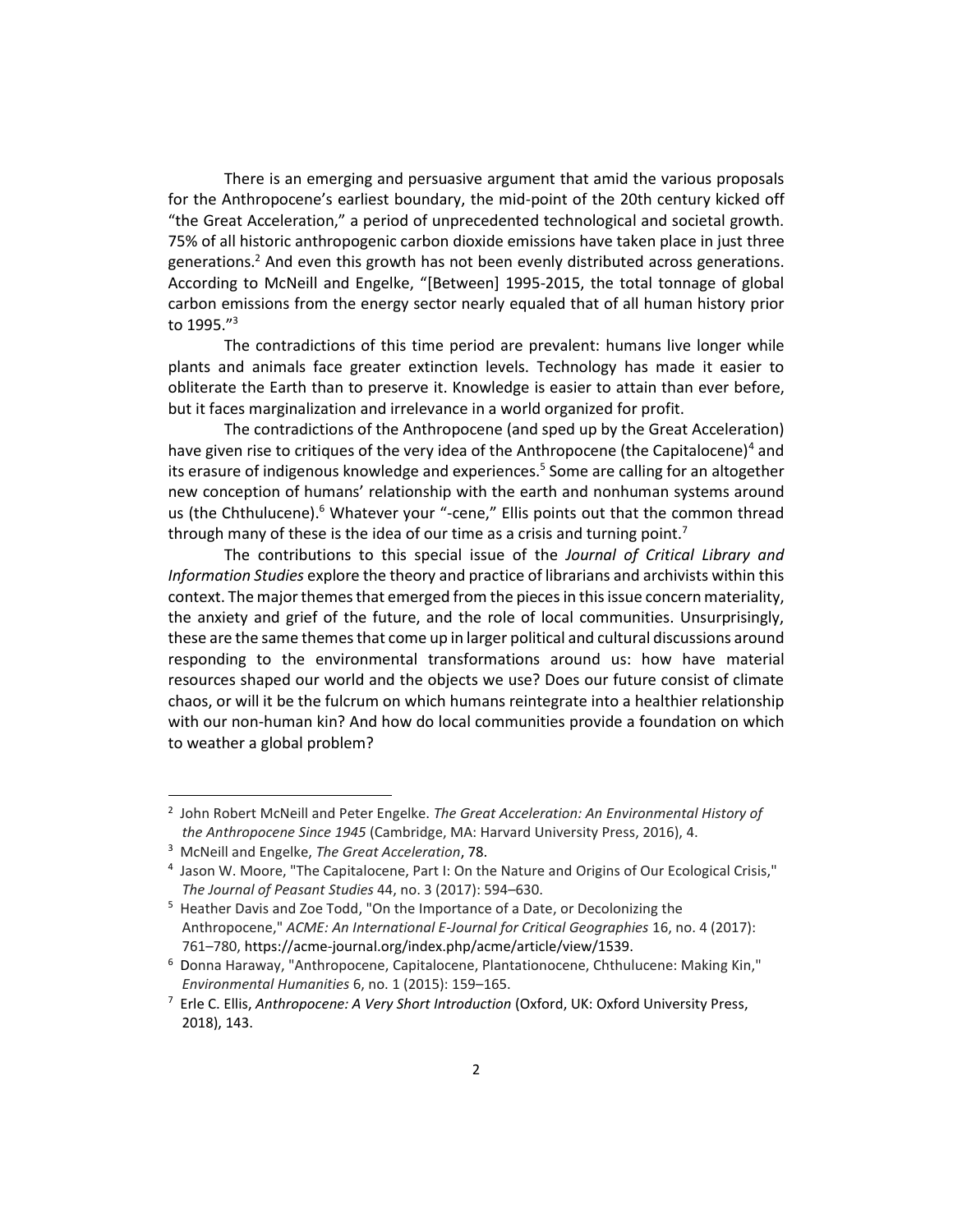#### THE MATERIALITY AND INFRASTRUCTURE OF LIBRARIES AND ARCHIVES

Identifying one of the major gaps in archives scholarship, Dani Stuchel's "Material Provocations in the Archives" opens by reminding us that the field has focused so much on records as evidence of human activity that it has neglected to consider the material base of records themselves. By considering the presence of vegetal and other nonhuman agents in archives (e.g., mold, dust, etc.), we can appreciate how these nonanthropocentric actors shape the archival record as much as humans do. The maintenance of archival records as pristine objects is often at odds with the natural process of decay that would otherwise consume archival objects. The actions of nonhuman agents (e.g., mold outbreaks, cellulose breakdown) that frequently result in decay are problematized as enemies of archival principles of preservation, raising important questions of how archival theory and practice may reinforce the dialectic between people and nature. Further, these archival activities push against and force us to redefine essential human categories in practice, in much the same way our global environment is forcing us to reevaluate our fundamental understanding of the traditional bifurcation between the human and the natural world. Stuchel concludes, "Material decay is a bodily change in an archives which triggers a loss of memory and identity for humans. Archival things are the transitional or memorial objects through which we mediate our grief about and connection to the past, but they are also entities of a certain kind, dying a certain kind of death within our perceptions." 8 In Stuchel's work we get a sense that solace, if not a solution for the degradation and decay around us, can be found within the entropic space of curatorial order—mourning loss, but simultaneously looking forward toward new ontological imaginings.

Librarians and archivists have long had historically complicated relationships with technology. Too often our fields are prone to tech utopianism without a comprehensive analysis of the physical costs of technology. In their syllabus "Troubled Worlds: A Course Syllabus about Information Work and the Anthropocene," Suzanne Black, Nathan Cunningham, Kristin N. Dew, Megan Finn, Josephine Hoy, Kevin McCraney, Colin Morgan, and Daniela K. Rosner have created a speculative pedagogical framework for educating information workers about the "environmental dimensions of information technology, where the murky ethical waters of sourcing, circulation, maintenance, consumerism, and disposal bump up against experiments in community accountability, collective inquiry, and speculation." <sup>9</sup> Each module contains a short meditation on a particular topic (e.g.,

<sup>8</sup> Dani Stuchel, "Material Provocations in the Archives," in "Libraries and Archives in the Anthropocene," eds. Eira Tansey and Rob Montoya. Special issue, *Journal of Critical Library and Information Studies* 3, no. 1 (2020): 20.

<sup>&</sup>lt;sup>9</sup> Megan Finn, Daniela K. Rosner, Suzanne Black, Nathan Cunningham, Kristin N. Dew, Josephine Hoy, Kevin McCraney, and Colin Morgan, "Troubled Worlds: A Course Syllabus about Information Work and the Anthropocene," in "Libraries and Archives in the Anthropocene,"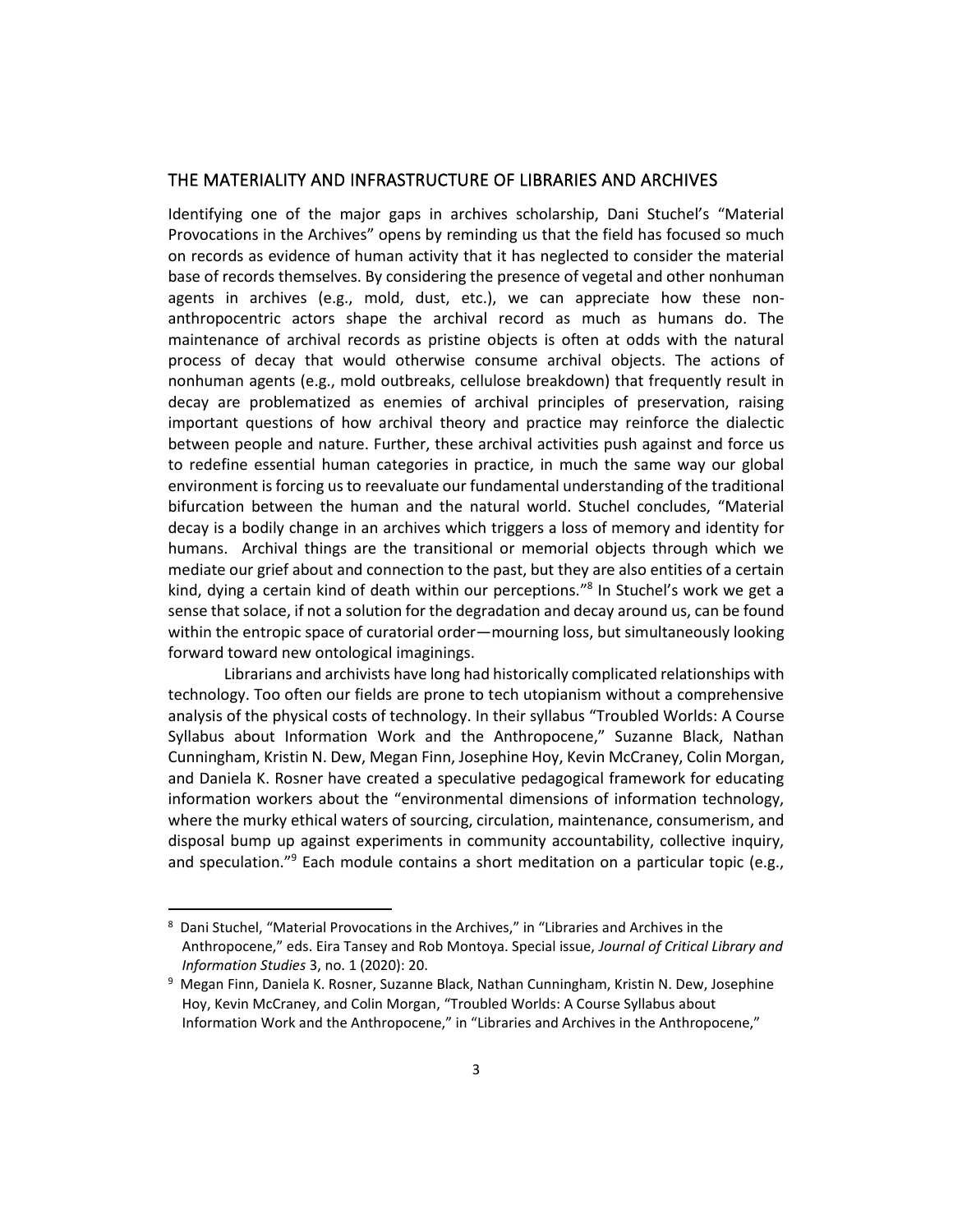"Materializing Internet Energy Consumption") with suggested readings and discussion prompts. The inclusion of a pedagogical tool into this issue emphasizes the extent to which praxis, engagement, and intervention is part-and-parcel of anthropocentric thinking-as-action. Pulling from multiple disciplines, theories, and methodological dispositions, we get a firm sense that anthropocentric pedagogy, like any suite of solutions for global catastrophe, must necessarily involve multiple voices and diverse engagements.

## THE LOCAL IN LIBRARIES AND ARCHIVES

Diving right into the varied definitions of the Anthropocene, Nora Almeida and Jen Hoyer's "The Living Archive in the Anthropocene" examine the assumptions of Anthropocene theorizing, asking, "What does it mean if Anthropocene narratives are largely inaccessible to people who are most likely to be affected by, displaced by, erased by climate change?"<sup>10</sup> They go on to explore how archives, and particularly community archives, can exist as living archives: "responsive, collaborative, and generative community space[s] that counters existing systems of power and oppression, including the power encoded in professionalism."<sup>11</sup> Importantly, this article serves as a reminder of the political, economic, and cultural roots of, not only archives, but also the entangled arrangements of risk that we mediate as part of existing in the Anthropocene. The remainder of the essay explores the work of the Interference Archive in New York, a radically non-hierarchical volunteer-run open stacks archive, and the embodiment of a living archive manifesto. The Interference Archive and its surrounding practices can be seen as a metaphor for humanity's current and inevitable displacements of the most vulnerable in our society due to changing climates, and advocates for and embraces, radical interventions to ameliorate these processes.

Continuing the theme of local communities, Amy Brunvand's "Re-Localizing the Library: Considerations for the Anthropocene" critiques the tendency of libraries to collect homogenous materials and to use outsourced services, which marginalize local collections and place-based knowledge that is essential to library service. Brunvand explores the economic and cultural forces that have pushed libraries to an "information monoculture." There are differences between public libraries and academic libraries on this issue: public libraries are already more likely to hold local collections and have local services because of their constituencies, whereas "higher education is built around a

eds. Eira Tansey and Rob Montoya, special issue, *Journal of Critical Library and Information Studies* 3, no. 1 (2020): 1.

<sup>&</sup>lt;sup>10</sup> Nora Almeida and Jen Hoyer, "The Living Archive in the Anthropocene," in "Libraries and Archives in the Anthropocene," eds. Eira Tansey and Rob Montoya, special issue, *Journal of Critical Library and Information Studies* 3, no. 1 (2020): 10.

 $11$  Almeida and Hoyer, "The Living Archive in the Anthropocene," 18.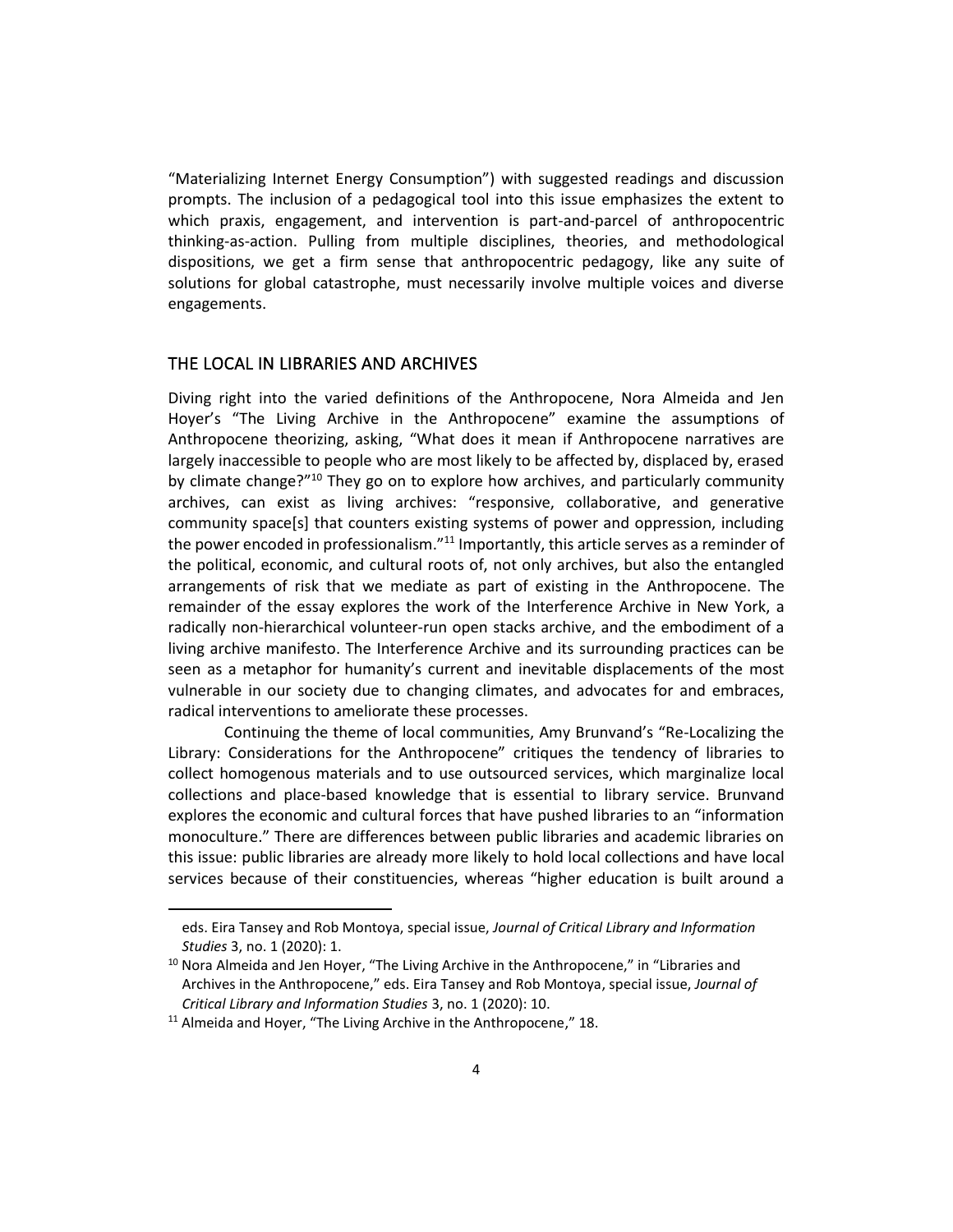globalized knowledge system with faculty hired from a diaspora of academics who seldom live or teach in the same places where they grew up" and "where students are taught to scorn the actual places in which they live and the people they live among in favor of joining a 'global community."<sup>12</sup> There is a sense that the solutions for the global can be found in the local, and that embracing this philosophy institutionally across library environments will upend and push against the grain of multiple systemic failures. Brunvand's narrative echoes and celebrates the numerous greening and environmental initiatives we see cropping up across the country in public library spaces and sees these activities as a core part of a broader solution and approach to Anthropocene concerns. Brunvand concludes that re-localizing library collections and services by emphasizing place attachment is critical to both maintaining the relevance of libraries and strengthening community resilience.

## THE FUTURE OF LIBRARIES AND ARCHIVES

Erik Radio's "Documents for the Nonhuman" explores the anthropocentric assumptions of documents and information systems themselves, and what documentation for a nonhuman future might entail. He pushes our ontological expectations and posits the nonhuman as a way to reimagine our relationship to the traditional philosophical bifurcation between human and natural objects indicative of Western thought. Radio invokes a broad array of theoretical foundations including Alfred Whitehead's processrelated thinking, Walter Mignolo's postcolonial approaches, and Arturo Escobar's emphasis on relational and pluriversal ontologies, among others, to support this reorientation. The essay situates the document as a "materially inscriptive event" that centers anthropocentric (human) concerns.<sup>13</sup> The Anthropocene represents an "annihilative event," suggesting that documents of today may not retain their meaning, or ability to be interpreted in the future, particularly by nonhuman entities. Radio concludes that "to prepare documents for the post-Anthropocene requires humans to consider themselves as part of the nonhuman network in which they are already enmeshed." <sup>14</sup> Radio's call for how this is to be accomplished is to abandon the dominant library and archive models of classifying information, and to recognize the importance and function of informational absence.

 $12$  Amy Brunvand, "Re-Localizing the Library: Considerations for the Anthropocene," in "Libraries and Archives in the Anthropocene," eds. Eira Tansey and Rob Montoya, special issue, *Journal of Critical Library and Information Studies* 3, no. 1 (2020): 12.

 $13$  Erik Radio, "Documents for the Nonhuman," in "Libraries and Archives in the Anthropocene," eds. Eira Tansey and Rob Montoya, special issue, *Journal of Critical Library and Information Studies* 3, no. 1 (2020): 4.

<sup>&</sup>lt;sup>14</sup> Radio, "Documents for the Nonhuman," 13.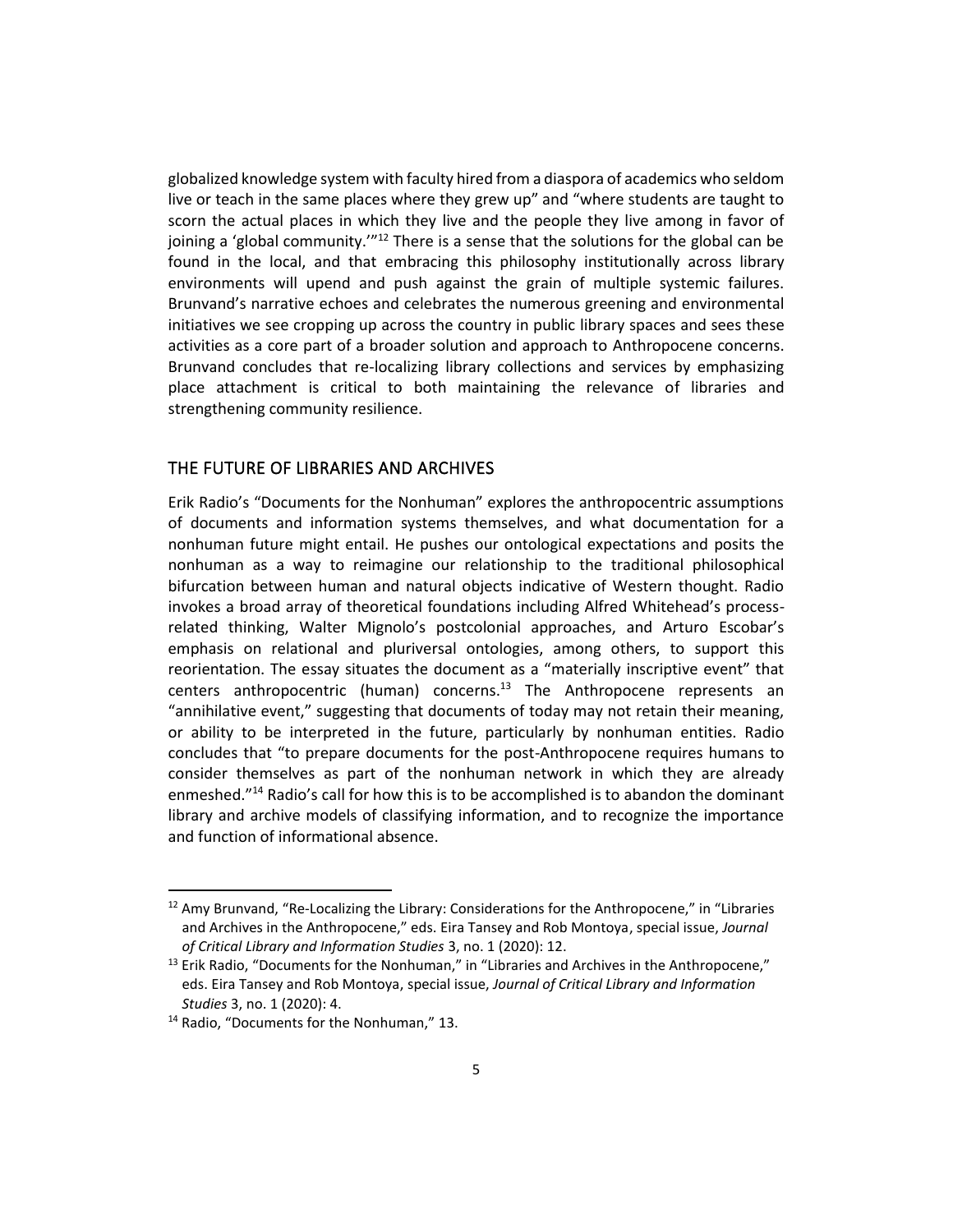The profound uncertainty of the Anthropocene has given way to a significant affective turn concerning the future. Samantha Winn's "Dying Well in the Anthropocene: On the End of Archivists" considers the meaning of archival work in a time of mass extinction and anticipatory grief. Archivists should incorporate a palliative outlook in order to responsibly usher in a new posture to the work of archives, which is structured upon assumptions of implicit societal stability that are quickly eroding. Winn ties this call to both ethical and practical needs: "The Anthropocene represents a progressive and possibly terminal illness for the contemporary discipline of archives. Archival workers have both an ethical imperative and a functional exigency to develop practices which do not require infinite exploitable resources."<sup>15</sup>

The Anthropocene has invited many new scholars and intellectuals into its universe, but it has also folded in other long-established voices. One of those voices is philosopher Bruno Latour, who forged his early work studying how scientists conduct their work. Sean Leahy reviews Latour's book *Facing Gaia*, which is a compilation of a series of lectures that Latour delivered in 2013 on the role of Gaia in Anthropocene thinking. Latour's influence is felt even among the essays in this issue, as Almeida and Hoyer, and Radio's contributions cite his work, especially insofar as we see the intersections of multiple disciplines, approaches, and foundations for how we think about the problematics of the Anthropocene, as well as potential imaginative solutions to find our way out of its embeddedness in current modes of political, cultural, and economic order. Leahy notes the extent to which Latour's notion of Gaia—processual, distributed, and ever-performative—can change the way we see library practices potentially intervening or reframing issues surrounding the Anthropocene and climate change.

Wendy Highby, Katherine Shull, and Emory Jay Trask explore the work of science fiction author Connie Willis in a review of her recent story, "I Met a Traveler in an Antique Land," and a subsequent interview with Willis about the writing of this story. The story explores the transformation of a tech blogger by the existence of a last refuge (Ozymandias Books) for endangered books in a weather-ravaged New York City. In the interview, Willis expresses her concern about the material fragility of the research and writing process, and the symbolic importance of storytelling and books, especially in light of the broken promises of tech utopianism.

<sup>&</sup>lt;sup>15</sup> Samantha R. Winn, "Dying Well in the Anthropocene: On the End of Archivists," in "Libraries and Archives in the Anthropocene," eds. Eira Tansey and Rob Montoya, special issue, *Journal of Critical Library and Information Studies* 3, no. 1 (2020): 12.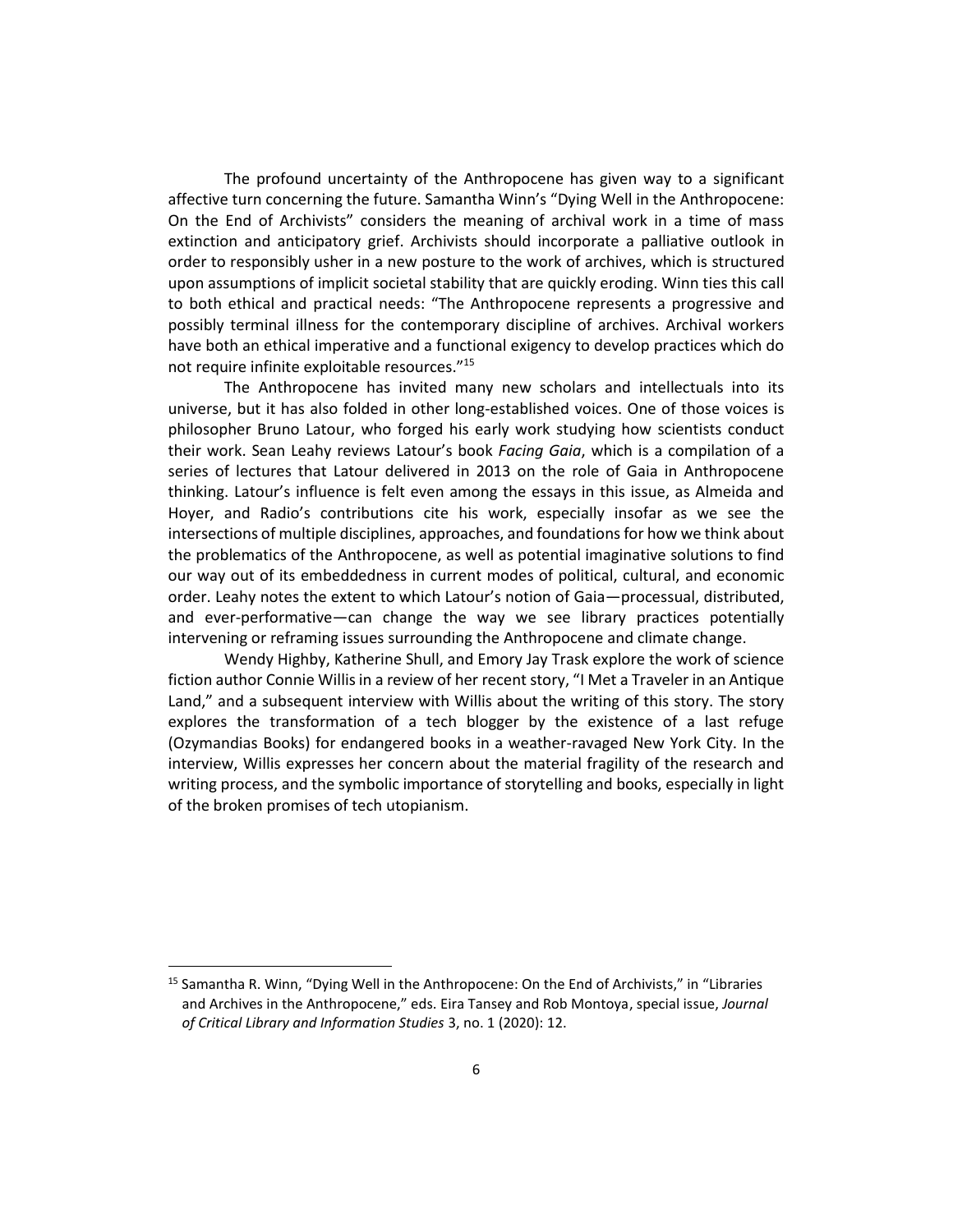#### **CONCLUSION**

The seed of this issue began at the Libraries and Archives in the Anthropocene colloquium at New York University, held in May 2017.<sup>16</sup> Over two days, librarians, archivists, historians, and memory and information workers of all kinds gathered to share papers, discuss ideas, and consider our responsibilities and responses to the Anthropocene. For those of us working in major institutions, a common feeling was a sense of relief of finally finding a group of people for whom this topic was also all-consuming, as many of us have tremendous difficulties mainstreaming these conversations at our home institutions. The conversation was profoundly enriched by participants doing memory and information work outside of the strictures of mainstream institutions, who showed us ways of radically rethinking praxis and relationships that challenge traditional norms of library and archives hierarchy and knowledge organization. In the years since the colloquium, conversations about the role of libraries and archives in climate change, natural disasters, and ecosystem diversity have grown, but it is clear that there is still significant work to go in translating those conversations to a more well-developed body of theory and practice. The publication of this journal issue is an effort to contribute to that transition.

Our hope is that this special issue provides some pathways and argumentative mechanisms that can help drive discourse surrounding libraries, archives, and the Anthropocene forward. If anything, the May 2017 colloquium and the articles included here, convey a sense that this dialogue must be interdisciplinary, interprofessional, and engage with multiple modes of analysis and deconstruction. It is clear that libraries and archives have an epistemic role to play in better understanding the effects of the Anthropocene. On the one hand, we have to reevaluate and resituate our professional practices to attend to the pressing demands of a new social and environmental order. This much is true: we should and must act to preserve and sustain the cultural heritage that is so valuable to future-humanity's understanding of itself, just as we always have, but we must do so with a new sense of haste and immediacy. On the other, our role is also to situate Anthropocene concerns to and for the individuals, communities, and societies that must equally grasp the material and intellectual impacts of global risk and change. Our role as memory institutions has always been performative, affective, and hermeneutic, and acknowledging the gravity of this position is essential to the sustainability of our profession going forward. It should also be a source of great empowerment tempered by a strong sense of responsibility to the underrepresented, vulnerable, and those most affected by global social forces. This is, indeed, a tall order, but one that libraries and archives have always been situated to confront. We stand in

<sup>&</sup>lt;sup>16</sup> See: Litwin Books, "Libraries and Archives in the Anthropocene: A Colloquium," (New York University, May 13–14, 2017): https://litwinbooks.com/laac2017colloq.php, and University of Massachusetts Amherst Special Collections and University Archives, *Libraries and Archives in the Anthropocene Collection, May 13–14, 2017*: https://credo.library.umass.edu/view/ collection/mums1010.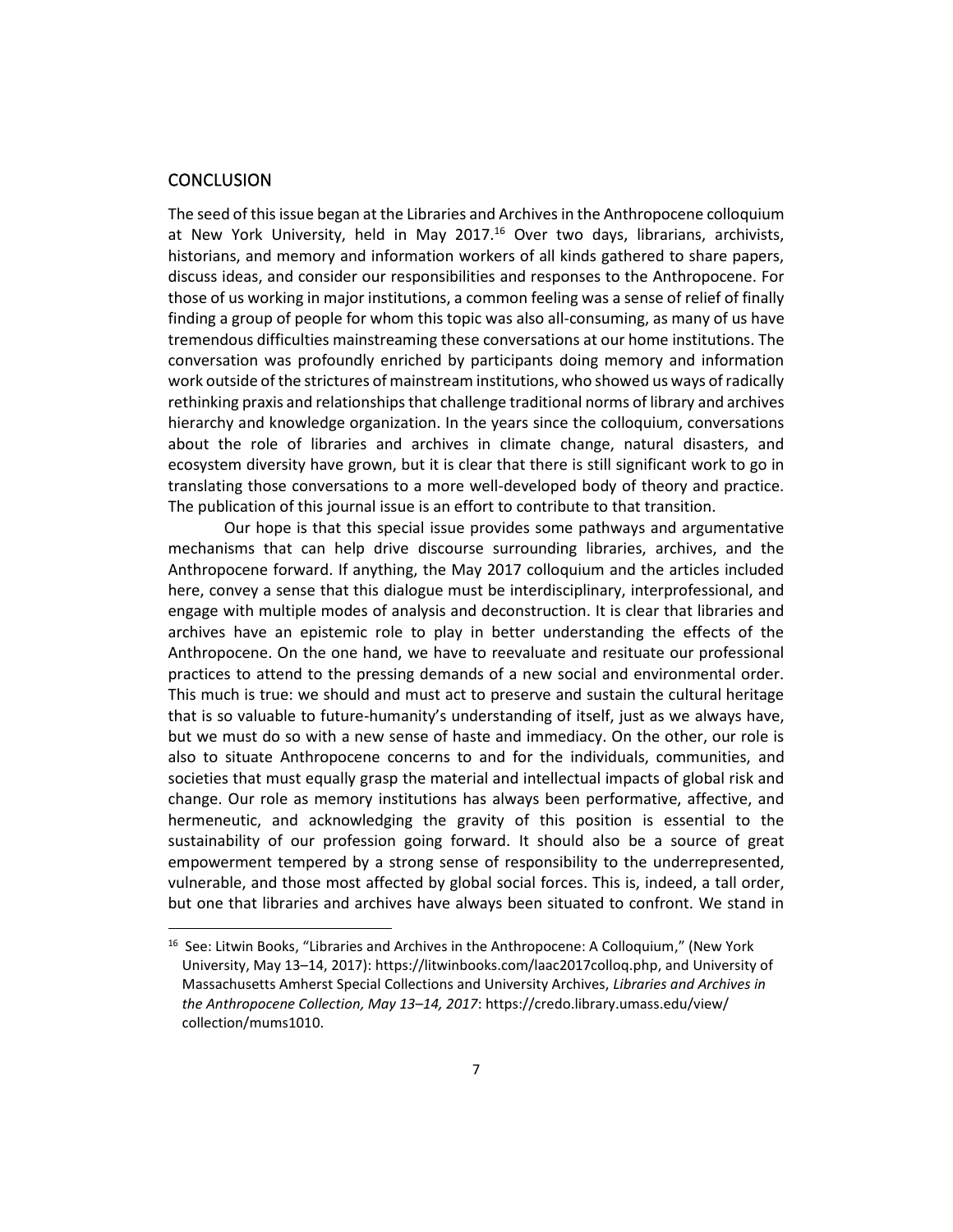solidarity with the work being done in all corners of the globe, by everyone, to redistribute the influence of humanity in productive and constructive ways.